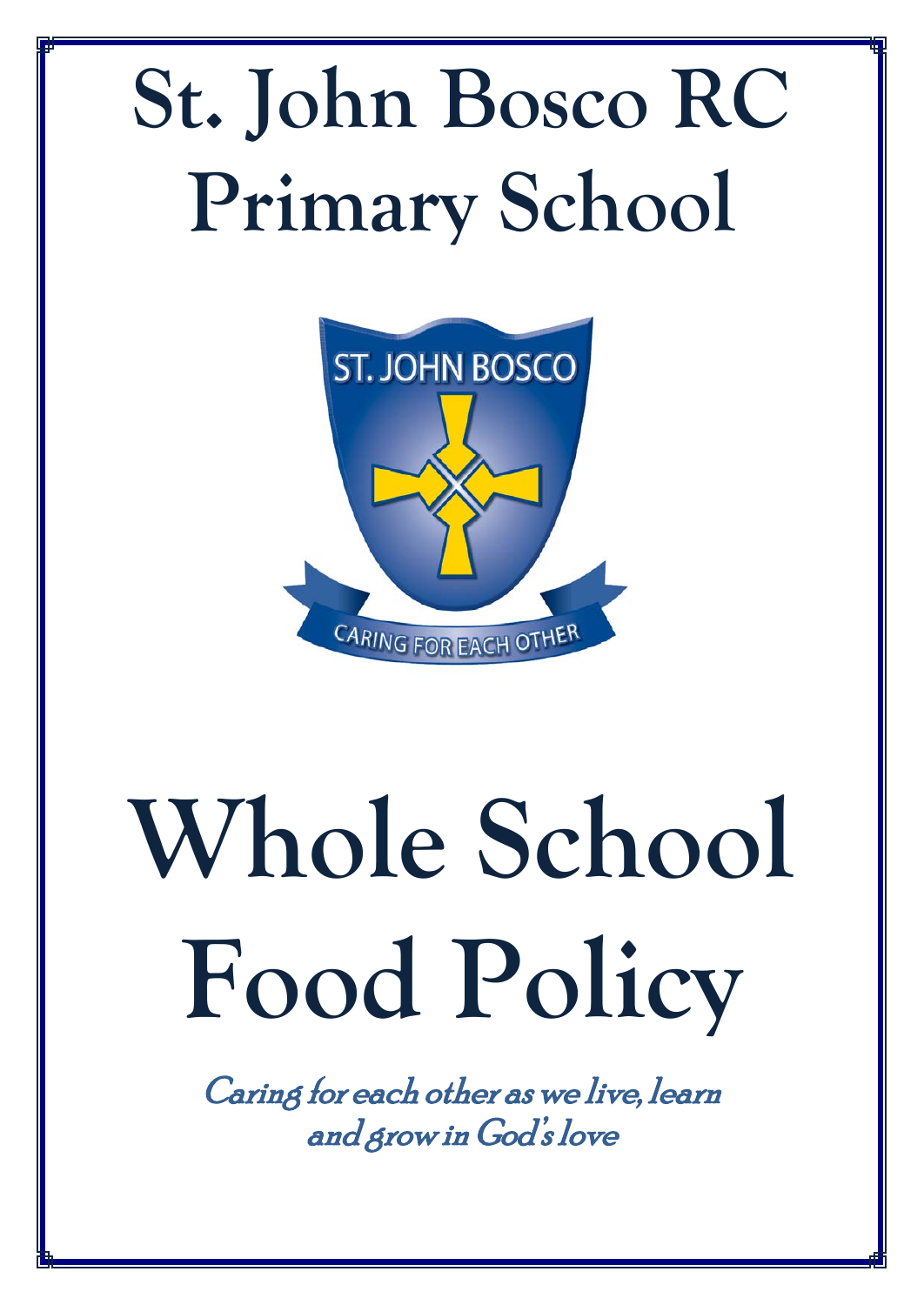## **CONTENTS**

#### **Sections**

- 1. Rationale
- 2. Aims
- 3. Objectives
- 4. Responsibility
- 5. Teaching about health eating and cooking in the curriculum
- 6. Breakfast Club
- 7. Snacks
- 8. School and packed lunches
- 9. Water
- 10.Partnership with Parents
- 11.Monitoring and Review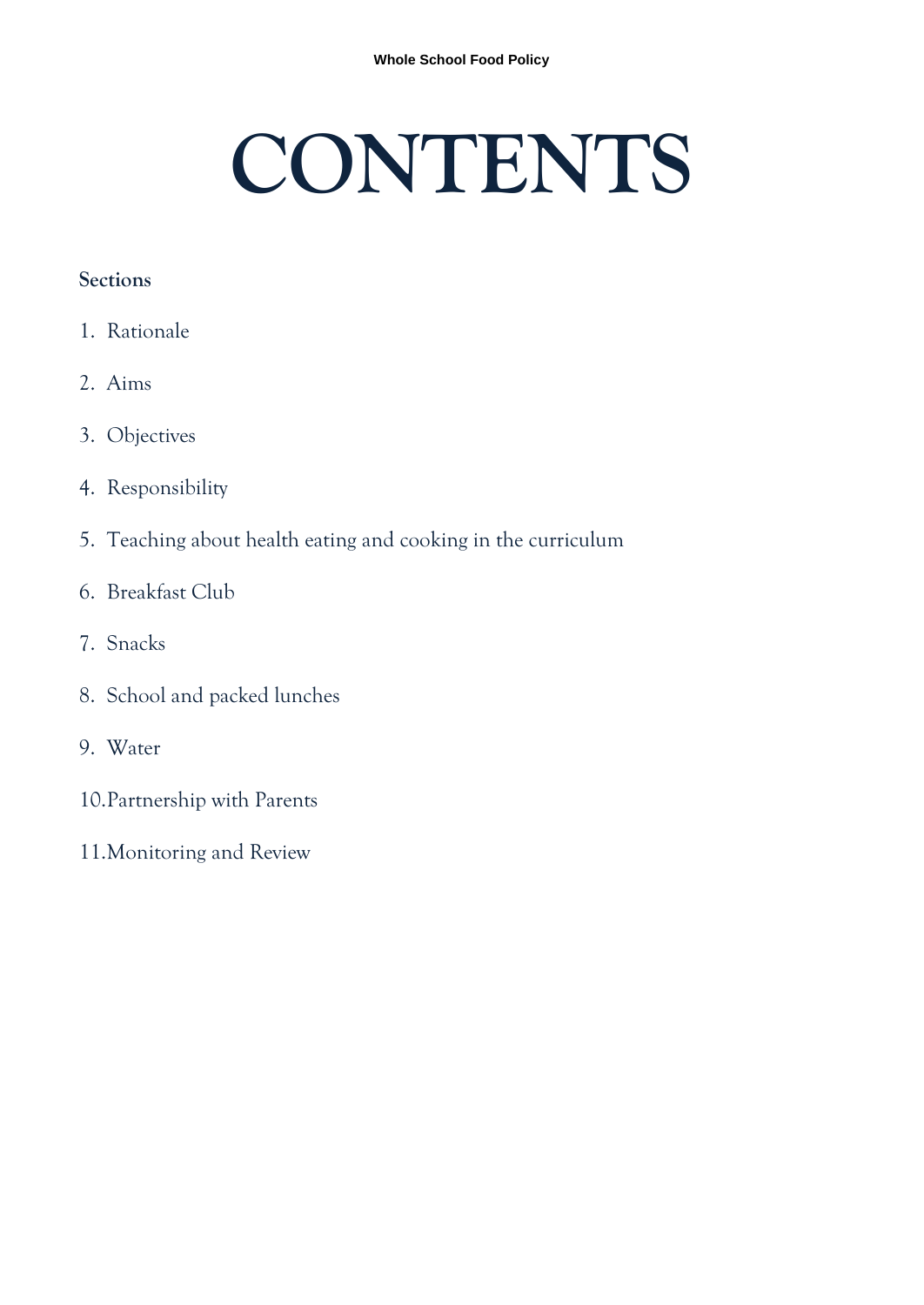### **Whole School Food Policy**

#### **1. Rationale**

St. John Bosco RC Primary School is a Healthy School. We recognise the important relationship between the healthy diets of the school community and their ability to learn, achieve and enjoy school life. We believe that the school, in partnership with parents and carers, can make a major contribution to improving children and young people's health by increasing their knowledge and understanding of food and helping them to make healthy food choices.

Through effective leadership, the school ethos and curriculum, all school staff can bring together all elements of the school day to create an environment which supports a healthy lifestyle. As a school we will endeavour to minimise the impact we have on the environment through considerate packaging, recycling and managing litter.

#### **2. Aims**

- To give our pupils the information they need to make healthy choices for themselves and the environment;
- To give consistent messages about food and health;
- To promote health awareness;
- To contribute to the healthy, physical development of all members of our school community;
- To ensure that healthy and nutritious food is available across the school day and that every pupil has access to drinking water.
- To make the provision and consumption of food an enjoyable and safe experience.

#### **3. Objectives**

- A member of the SLT will oversee all aspects of food in school.
- Pupils and parents will be key partners and fully involved in guiding food policy and practice in school.
- We will provide a welcoming, safe eating environment both for pupils having a cooked meal and those bringing a packed lunch, encouraging positive social interaction.
- We will ensure that food provision in the school reflects the ethical, cultural and medical requirements of staff and pupils, e.g. religious, ethnic, vegetarian, medical and allergenic needs.
- Pupils food choices and menus will be monitored to inform policy development and provision.
- Pupils will have access to free, clean and palatable drinking water and will be allowed to drink throughout the school day.
- We will work towards a lunch box policy developed in partnership with parents and pupils. We will support parents in adhering to this policy.
- We will endeavour to ensure pupils in school experience consistent messages about healthy food and diet, including fundraising activities and at school events.
- We will ensure that pupils have opportunities to learn about different types of food in the context of a balanced diet.
- We will ensure compliance with all regulations in respect of food hygiene.

#### **4. Responsibility**

It is the responsibility of all staff including teaching, support staff and catering staff to implement the food policy and to actively act as role models to demonstrate positive attitudes to healthy eating and to develop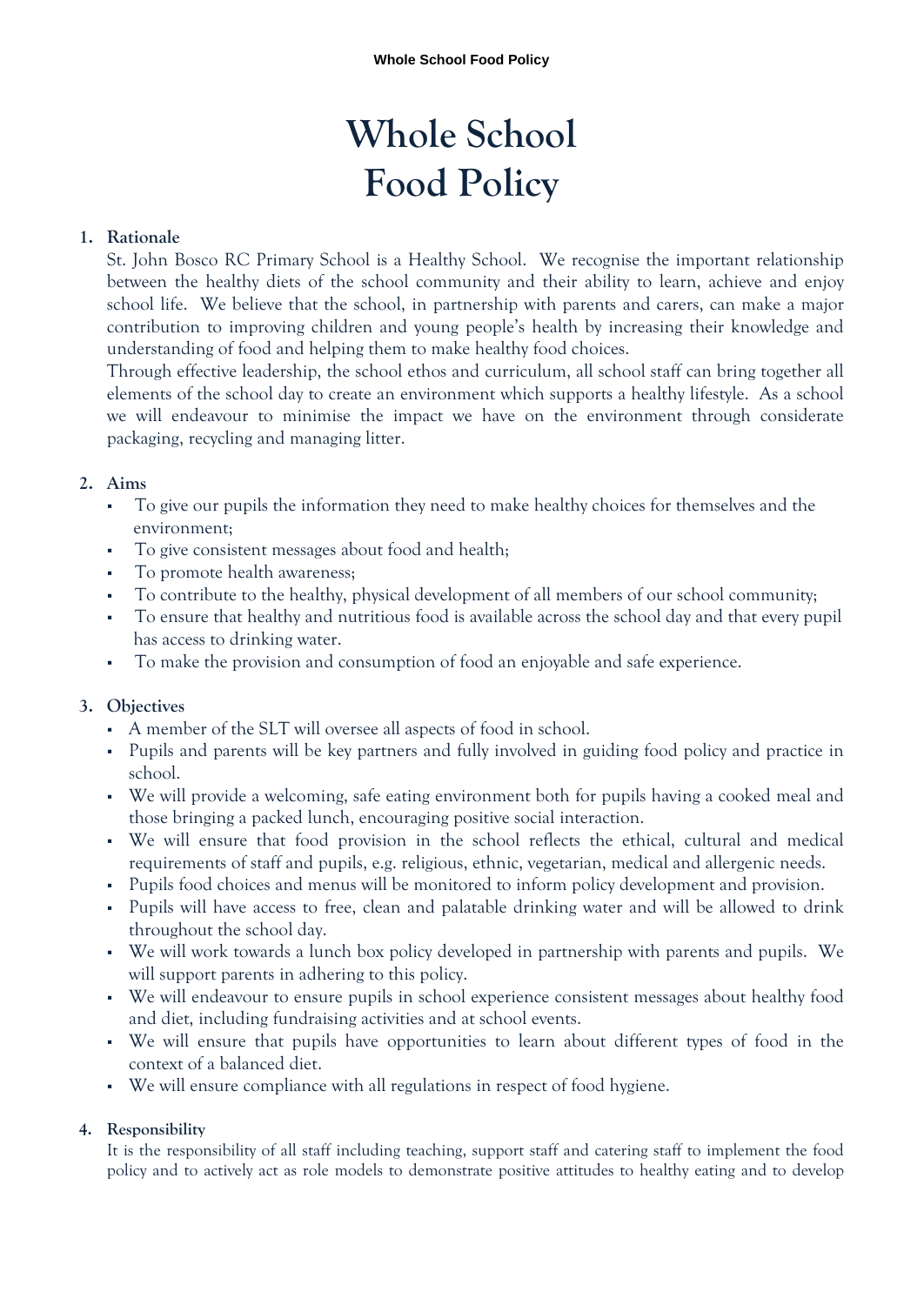pupils' awareness and understanding of how to make healthy food choices . Senior Members of staff lead on the development and monitoring of the Policy and liaise with the cook and food contractor. The lead governor on health and wellbeing ensures the policy is implemented. Caterers and kitchen staff are responsible for providing high quality food that complies with the national nutritional standards for school food and contributing to a welcoming and positive eating environment. The catering menu is available to parents via school and the City of Sunderland website.

#### **5. Teaching about healthy eating and cooking in the curriculum**

Food, its production and preparation is an important part of the curriculum for all pupils and is taught across the curriculum through science, PSHE and PE. We ensure that pupils are taught cooking from Reception up to Year 6, in line with the new national curriculum and emphasise safety issues.

- In FS, KS 1 and KS 2, there are a number of opportunities for pupils to develop their knowledge and understanding of health, including healthy-eating patterns and practical skills that are needed to understand where food comes from such as shopping, preparing and cooking food.
- Literacy provides children with the opportunity to explore poetry, persuasion, argument and narrative work using food and food-related issues as a stimulus.
- In Maths, we can provide the opportunity of understanding nutrition labelling, calculating quantities for recipes, weighing and measuring ingredients.
- Science provides an opportunity to learn about the types of food available, their nutritional composition, digestion and the function of different nutrients in contributing to health, and how the body responds to exercise.
- RE provides the opportunity to discuss the role of certain foods in the major religions of the world. Children experience different foods associated with religious festivals.
- ICT can afford pupils the opportunity to research food issues using the internet and other electronic resources. Pupils design packaging and adverts to promote healthy food choices.
- Food Technology as part of DT provides the opportunity to learn about where food comes from and apply healthy-eating messages through practical work with food, including preparation and cooking.
- PSHCE encourages young people to take responsibility for their own health and well-being, teaches them how to develop a healthy lifestyle and addresses issues such as body image. Pupils are able to discuss issues of interest to young people, e.g. advertising and sustainable development.
- Music can provide pupils with knowledge about different properties of cooked and uncooked foods where pulses and grains are used in unpitched percussion instruments.
- Geography provides a focus on the natural world and changing environment, offering the chance to consider the impact our consumer choices have on people across the world who rely on growing food as their source of income.
- History provides insight into changes in diet and food over time.
- Physical Education provides pupils with the opportunity to develop physically and to understand the practical impact of sport, exercise and other physical activity such as dance and walking.
- School visits provide pupils with activities to enhance their physical development.

#### **6. Breakfast Club**

 Our Breakfast Club operates on a daily basis from 8.00am for children from Reception to Year 6. The food offered is consistent with a healthy diet and includes fruit juice, toast and cereals.